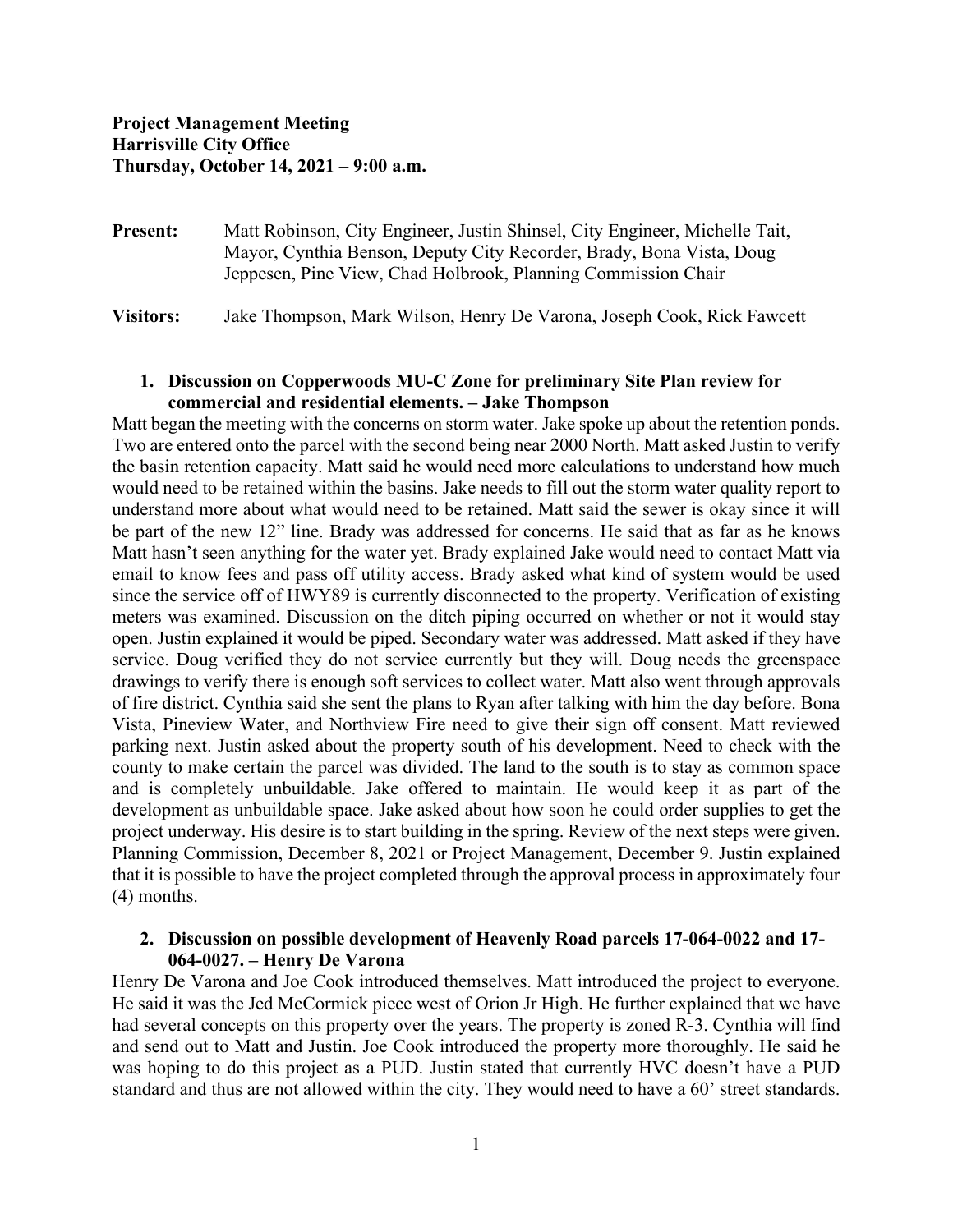Joe asked what the low impact development standard would be. Justin explained that this standard deals with the retention of the storm water on any development. Matt explained that the standards follow the LID standards by the state. Matt said he would need the GEOTech report to understand if a LID is even possible. Joe asked if there was any way to obtain a smaller right way would have to be obtained by Council/Planning Commission. A 55' foot right way would require city engineer and public works sign off after obtaining City Council/Planning Commission approval. The roads would have to remain public, no private roads. Matt explained that narrower right-a-ways are difficult to maintain. Matt reviewed the plan. Justin and Matt reviewed the fire plan and the accesses. The access point on 2150 North that is blocked would need to be open since the expanse is farther than allowed for Fire Emergency Services. It is more than 150' and has no turnabout. Matt also reviewed setbacks for the building and found them incorrect. He would have to update according to the zoning. Matt also reviewed the storm retention basin. The city wishes to include the basin from the development to the current basin existing. Matt said the biggest concern with the proposal is the design and road standards. The density currently sits at 115 units with 2 car parking in front of each building. Henry asked who to contact. Matt said to contact him about any further questions on the development. Joe said he would review and relook at his concept. Justin asked Doug if there is Pine View currently on the property. Doug agreed there is already water on the property. Justin said wells would have to be capped and the shares turned over to Pine View Water. Matt said that per state guidelines the wells would have to be capped. Brady reviewed the water aspect and the accesses Bona Vista would still need access to. Matt reviewed sewer connections and how they come onto the property. He also said that is why they would want the blocked street to continue through since the city utilities are currently stubbed in that area.

### **3. Preconstruction Meeting for Berrett 2-lot Subdivision located at approximately 300 West 2000 North. – Mark Wilson**

Mark introduced with how he was able to fix the lot lines since lasted he talked with the city engineer. He needs to reprint the Mylar due to an additional name was on the Mylar that wasn't needed. He also said that all his conditions upon approval with the Planning Commission have been addressed. Matt agreed. He also said he would be using Copper Creek Construction. He also reviewed that he would not be coming into the road at all for power after talking with Rocky Mountain Power. He would be using the existing power pole on the property already. They wouldn't have to come into the road for water either after talking with Bona Vista. He did say he needed to bore for the other services. Justin reviewed the traffic control plan for the street. Matt reviewed that he would need a road cut permit/encroachment permit as well as his building permit. Justin told him who does the inspections so Mark understood what to expect. Justin said what standards the city requires for the connections. Mark asked Doug from Pine View if they had to give up their water shares or if they can still irrigate from the canal. Doug said if they want a connection from Pine View, he would have to pay the inclusion fee and turn over two (2) water shares. Mark asked again if he had to give up the shares. Doug said that was up to the city to decide. Justin said he didn't see any problems with not turning them over but he would need to discuss with the others involved with the water to verify what type of water is connected where to make certain that all eleven acres stay with Mark. Justin only concern is to make certain that Mark remains as the ditch user and owns all rights to it. Matt said from the city stand point that there wouldn't be an issue. Justin said there may need to be a back-flow preventer outside the scope of the house to prevent surface water entering into the septic system if flood irrigation is the intention for the acreage. Mark said that all irrigation will be pumped from the canal into a piped irrigation